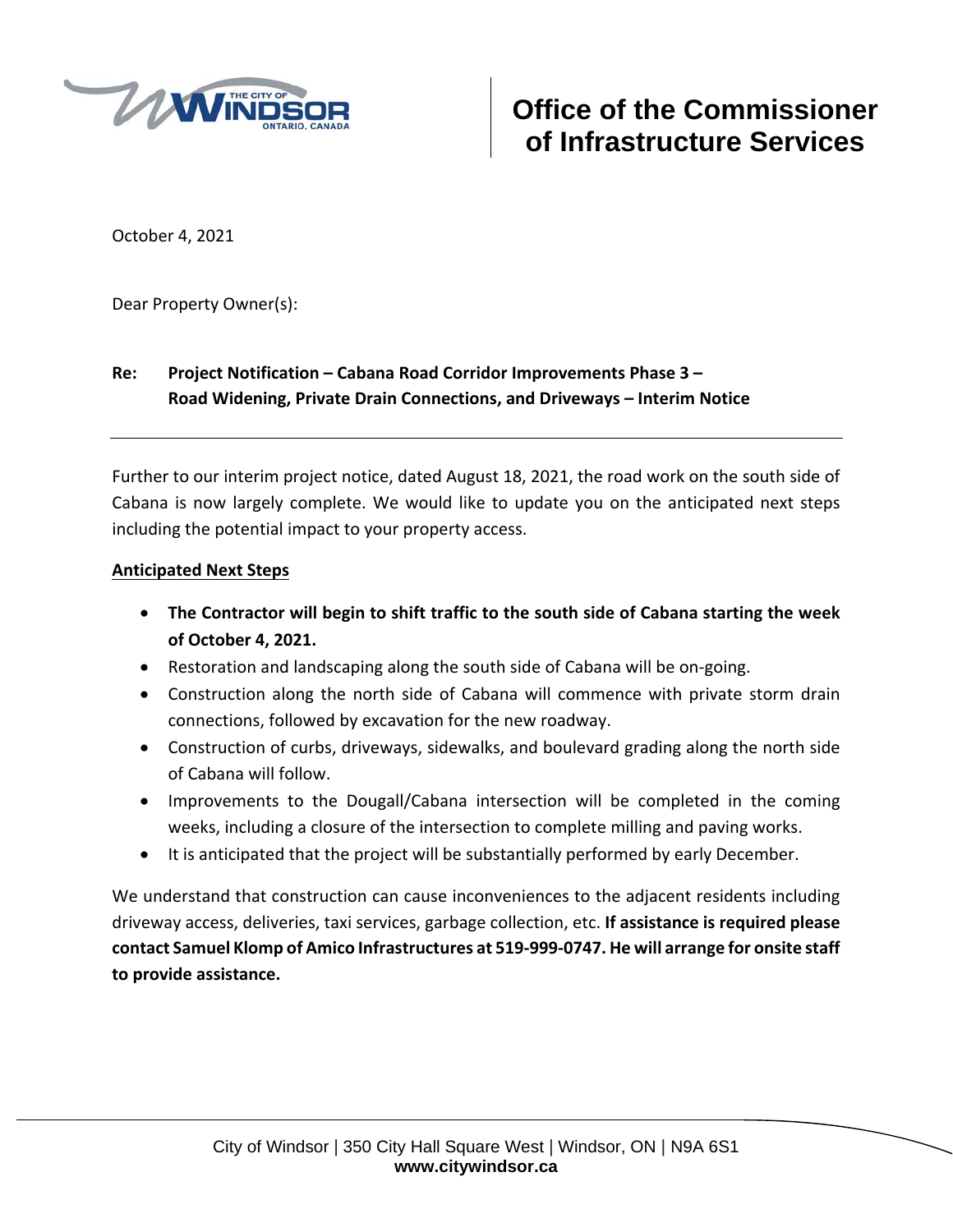



We appreciate your understanding and cooperation on this matter. We will continue to communicate with you as the project progresses to completion. Should you have any questions or concerns related to this project, please contact:

Jane He, P. Eng. **In the Contract of Contract Contract Contract Contract Contract Contract Contract Contract Contract Contract Contract Contract Contract Contract Contract Contract Contract Contract Contract Contract Contr** Project Manager **Department Controller Engineer** Project Engineer City of Windsor - Engineering Department **Dillion Consulting Limited** (519) 255‐6100, ext. 6358 (519) 948‐5000, ext. 3274

Sincerely,

Fahd Mikhael, P. Eng., P.E., M. Sc. Manager of Design and Development

Attachments: Map of Location of the Work

JH/sl

cc: Amico Infrastructures Inc., Attn: Jeff Rahm, Samuel Klomp Dillon Consulting, Attn: Mark Hernandez, Tina Hawco Ward 1 Councillor Fred Francis 311, Attn: Marianna Mosceo